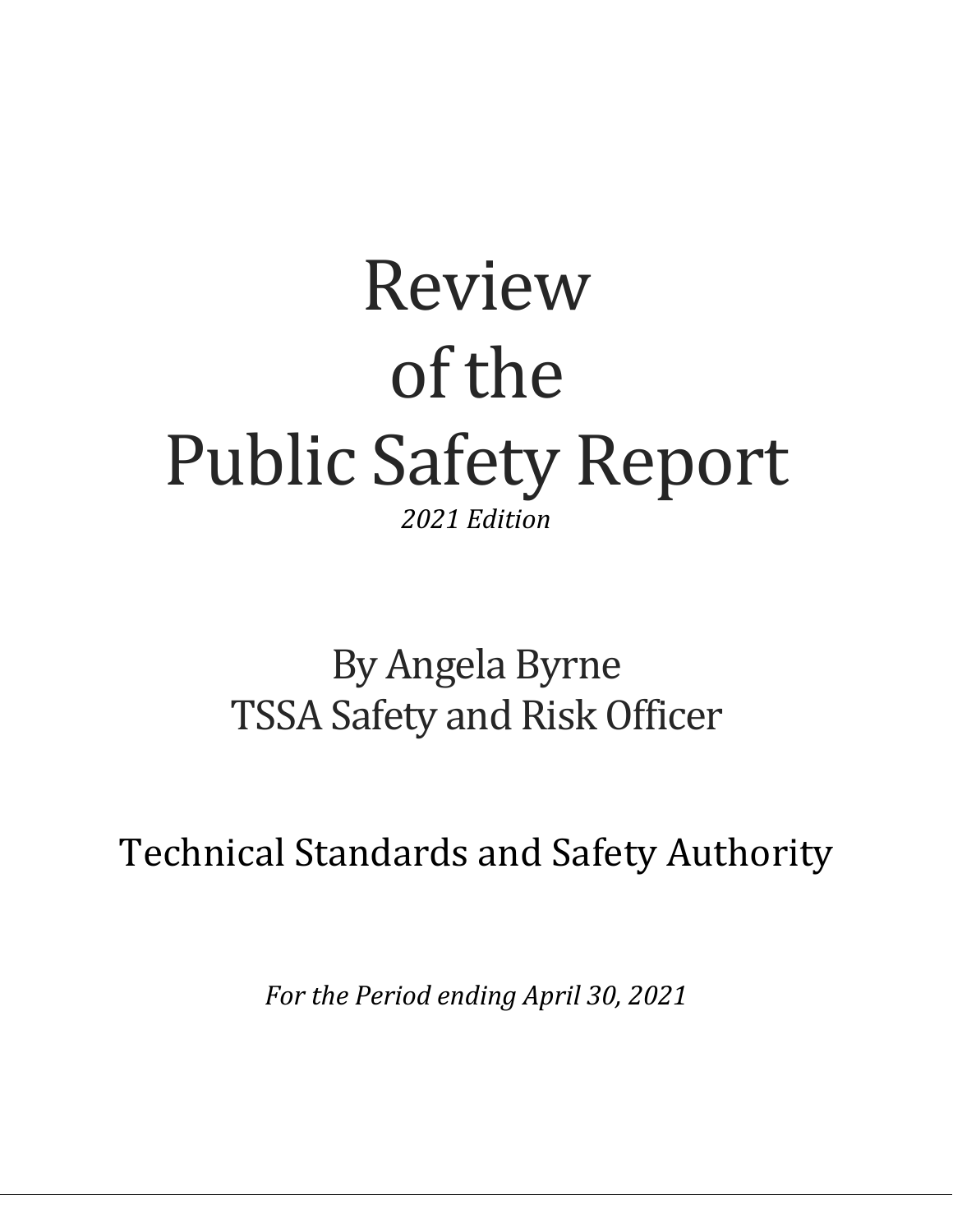## **Contents**

<span id="page-1-0"></span>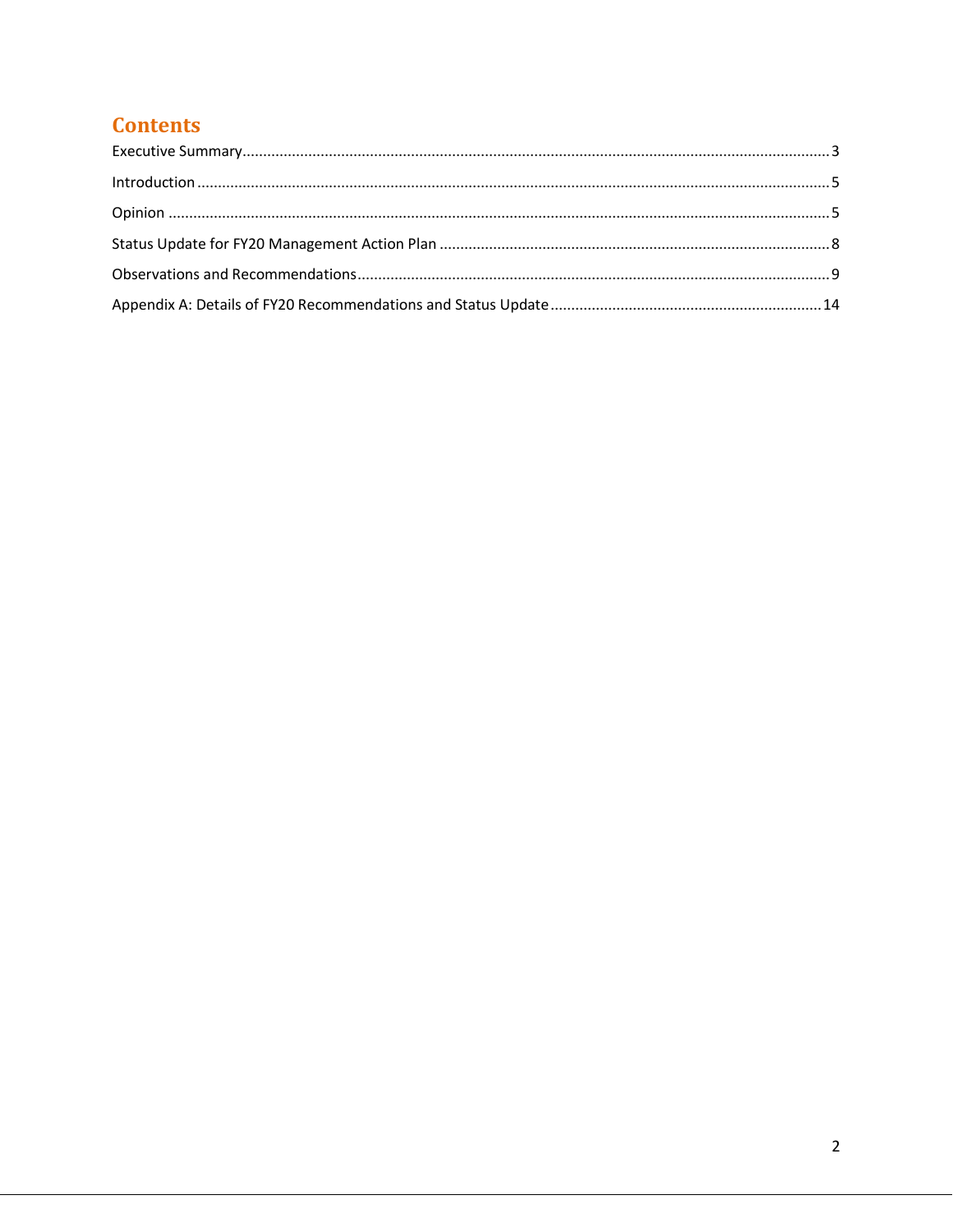## Executive Summary

The mission of the Safety and Risk Officer ("SRO") is to provide the Technical Standards and Safety Authority ("TSSA") Board of Directors with an independent review of the public safety responsibilities assigned to the TSSA pursuant to the Act. Included in my duties is the review of the Corporation's Annual Public Safety Report (" PSR") for the purpose of assessing the quality, accuracy and clarity of the data used within the report.

The results of my review of the fiscal year 2021 ("FY21") PSR are provided in this report. This report is intended for the sole purpose of assisting the TSSA Board of Directors and management in taking steps to continually strengthen the value of the PSR in measuring safety outcomes and communicating them to the public.

The report that follows provides an opinion on the quality, accuracy, and clarity of data in the FY21 PSR and provides observations and recommendations to continue to strengthen the reliability of the PSR report on the state of safety in the sectors that TSSA regulates.

In undertaking the review of the PSR I collaborated with TSSA Internal Audit and MNP LLP<sup>1</sup> to develop a robust approach to assess the quality, accuracy and clarity of the data reported. I directed and relied upon the work of MNP LLP in determining an appropriate scope and approach to providing limited assurance as to the accuracy of 'in scope' data disclosed in the PSR. In addition, I independently reviewed specific processes and controls related to the quality and clarity of selected data disclosures.

MNP LLP completed a CSAE<sup>2</sup> 3001 limited assurance engagement to assess the accuracy and completeness of 'in scope' data disclosures reported in the PSR and my assessment of quality and clarity was conducted with reference to the Performance Reporting Principles For the British Columbia Public Sector<sup>3</sup> ("Reporting Principles")

The engagement was restricted to assessing the design and operating controls for the three 'in scope' data disclosures as noted below, across TSSA's three safety programs as reported in the PSR during the period of May 1, 2020 to April 30, 2021:

- The risk of injury and fatality;
- Observed injury burden; and,
- Incidents and near misses.

Criterion to guide the review was developed and agreed upon with TSSA management.

In my opinion, based on the limited procedures performed and evidence obtained assessing the accuracy and completeness of 'in scope' data disclosures no matter(s) has come to my attention that causes me to believe that the underlying subject matter does not conform, in all significant respects, with the applicable criteria.

With respect to the quality and clarity of the 'in scope' data disclosures, based on the results of the limited work that I completed, I can conclude that the quality and clarity of data disclosed in the FY21 PSR satisfies the criteria.

 $1$  MNP LLP is a leading Canadian accounting, tax and business consulting firm and is currently engaged by the TSSA to provide assurance and advisory services.

<sup>2</sup> Canadian Standards on Assurance Engagements (CSAE), as issued by the Chartered Professional Accountants (CPA) Canada

<sup>&</sup>lt;sup>3</sup> Performance Reporting Principles for the British Columbia Public Sector, issued by the Province of British Columbia and the Office of the Auditor General of British Columbia, November 2003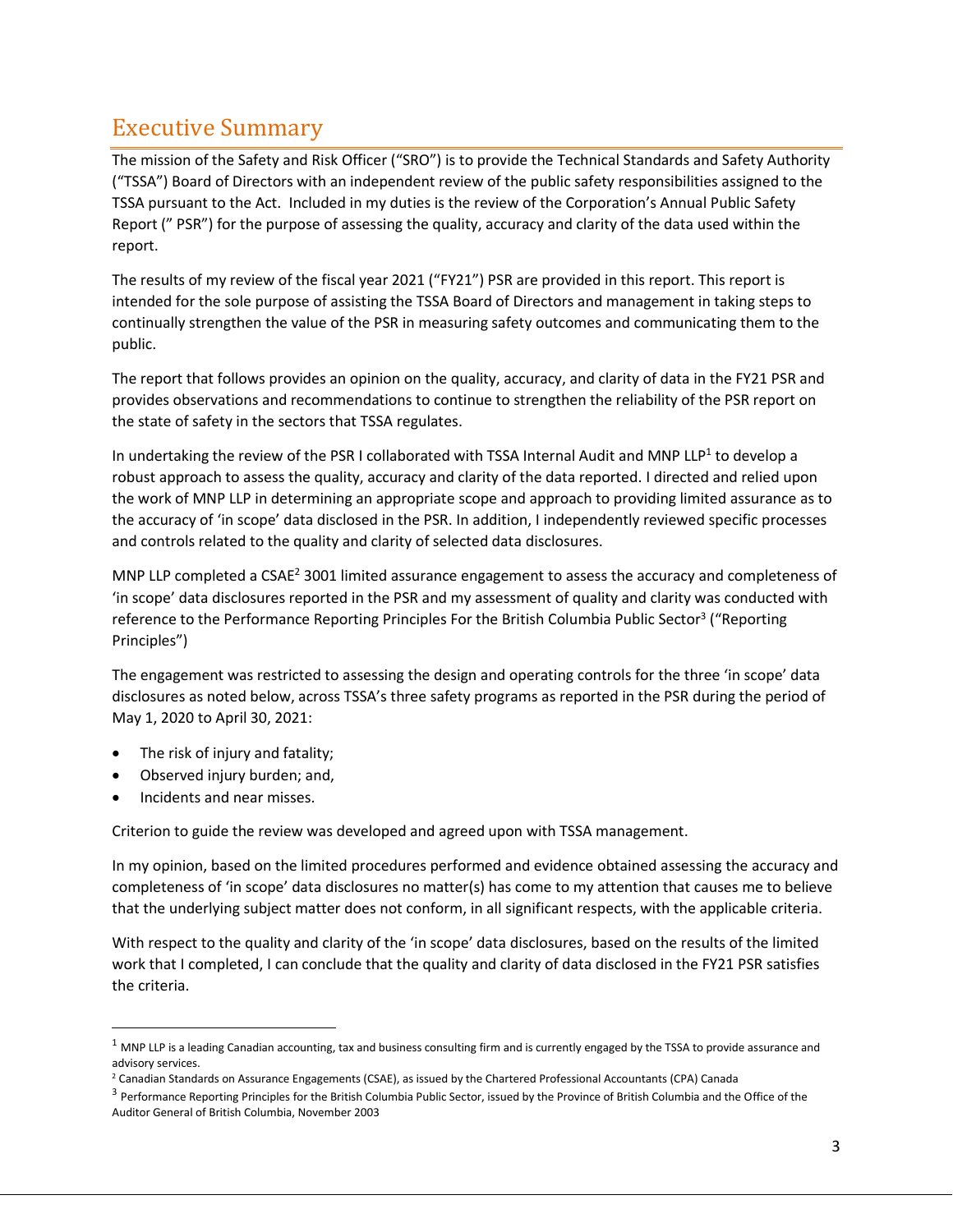In reviewing the FY21 PSR I also followed up on my recommendations from last year's review and the status of management's action plan. Two of the three recommendations are closed and I will continue to follow up as management completes the remaining steps in their action plan in FY22. Details of the recommendations and the status of management's action plan are provided in Appendix A: Details of FY20 Recommendations and Status Update.

Several observations were noted during my review this year which, in my professional judgement, are of significance for management's consideration to further strengthen the quality, clarity and accuracy of future disclosures in the PSR report. These matters were discussed with TSSA management in the context of the review of the PSR, and in forming overall conclusions related to reliability of the disclosures. Details of the observations and recommendations are provided at the end of this report. Overall, the quality, accuracy and clarity of the data used in the PSR continue to be strengthened.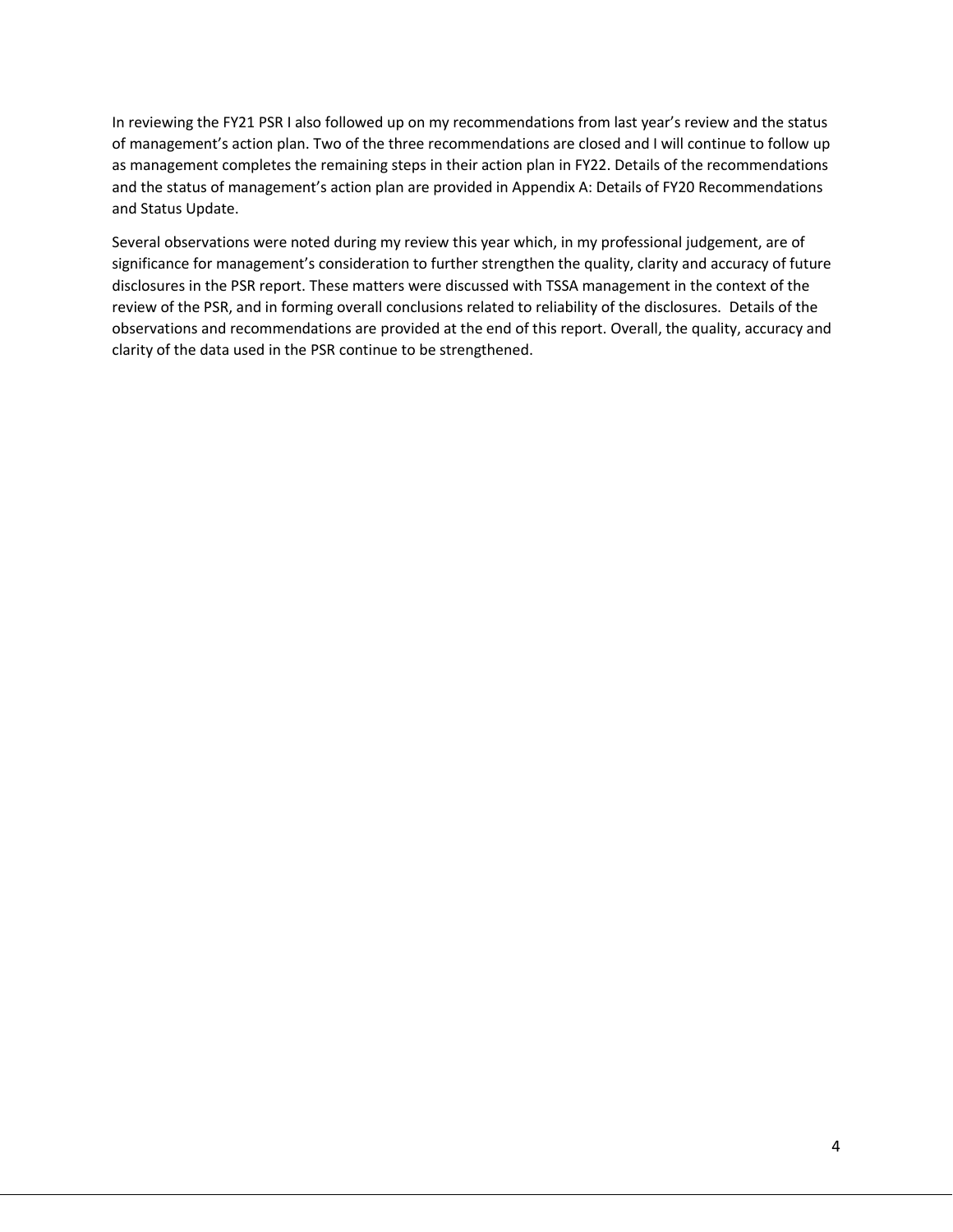## <span id="page-4-0"></span>Introduction

Mandated by the Government of Ontario, the Technical Standards and Safety Authority ("TSSA") is Ontario's public safety regulator in the following key sectors: Fuels Safety; Elevating Devices, Amusement Devices and Ski Lifts; and Boilers, Pressure Vessels and Operating Engineers. TSSA is governed by a 13-member board of directors and is accountable to the government of Ontario, residents of Ontario and other stakeholders. The Ministry of Government and Consumer Services ("MGCS") is the Ontario government body that sets public safety policy, oversees the delivery of safety services and TSSA's organizational performance and retains authority for the Technical Standards and Safety Act, 2000 ("Act").

A [Memorandum of Understanding](https://www.tssa.org/en/about-tssa/resources/MEMORANDUM-OF-UNDERSTANDING---October-2019.pdf) ("MOU") between the MGCS and the TSSA clarifies the roles, duties, and responsibilities of each party in relation to the administration of the Act. The Safety and Risk Officer ("SRO") position is established through the Act and is further outlined in the MOU. The creation of this position was aimed at improving technical safety in the province. TSSA has taken steps to strengthen the effectiveness of the SRO role over the last year.

The mission of the SRO is to provide the TSSA Board of Directors with an independent review of the public safety responsibilities assigned to the TSSA pursuant to the Act. To this end, the SRO will provide analysis, recommendations and information concerning safety activities and strive to be an advocate for best practices. SRO duties include a review of the Corporation's Annual Public Safety Report (" PSR") for the purpose of assessing the quality, accuracy and clarity of the data used within the report.

The annual PSR relays critical information about the documented state of safety in the places where Ontarians live, work and play. It provides key safety related information on the sectors that the TSSA regulates, estimates the level of risk Ontarians are exposed to through TSSA-regulated technologies, devices, equipment, and certified trades people and provides an evaluation on TSSA's own performance.

The results of my review of the fiscal year 2021 ("FY21") PSR are provided in this report. This report is intended for the sole purpose of assisting the TSSA Board of Directors and management in taking steps to continually strengthen the value of the PSR in measuring safety outcomes and communicating them to the public. As such, the observations and recommendations expressed in this report are written exclusively for the use of the TSSA Board of Directors and management and will not be suitable for other purposes. This report is not to be interpreted as the results of an audit, review, or assurance engagement as defined by the Canadian Standard on Assurance Engagements.

The report that follows provides an opinion on the quality, accuracy, and clarity of data in the FY21 PSR and provides observations and recommendations to continue to strengthen the reliability of the PSR report on the state of safety in the sectors that TSSA regulates.

## <span id="page-4-1"></span>**Opinion**

The annual PSR provides key safety related information about the documented state of safety by estimating the level of risk Ontarians are exposed to through TSSA-regulated technologies, devices, equipment, and certified trades people. Ensuring that the PSR presents quality, accurate and clear data is necessary to ensure a reliable picture of the state of safety and to assure readers that the regulated sectors do not present an unacceptable risk of harm.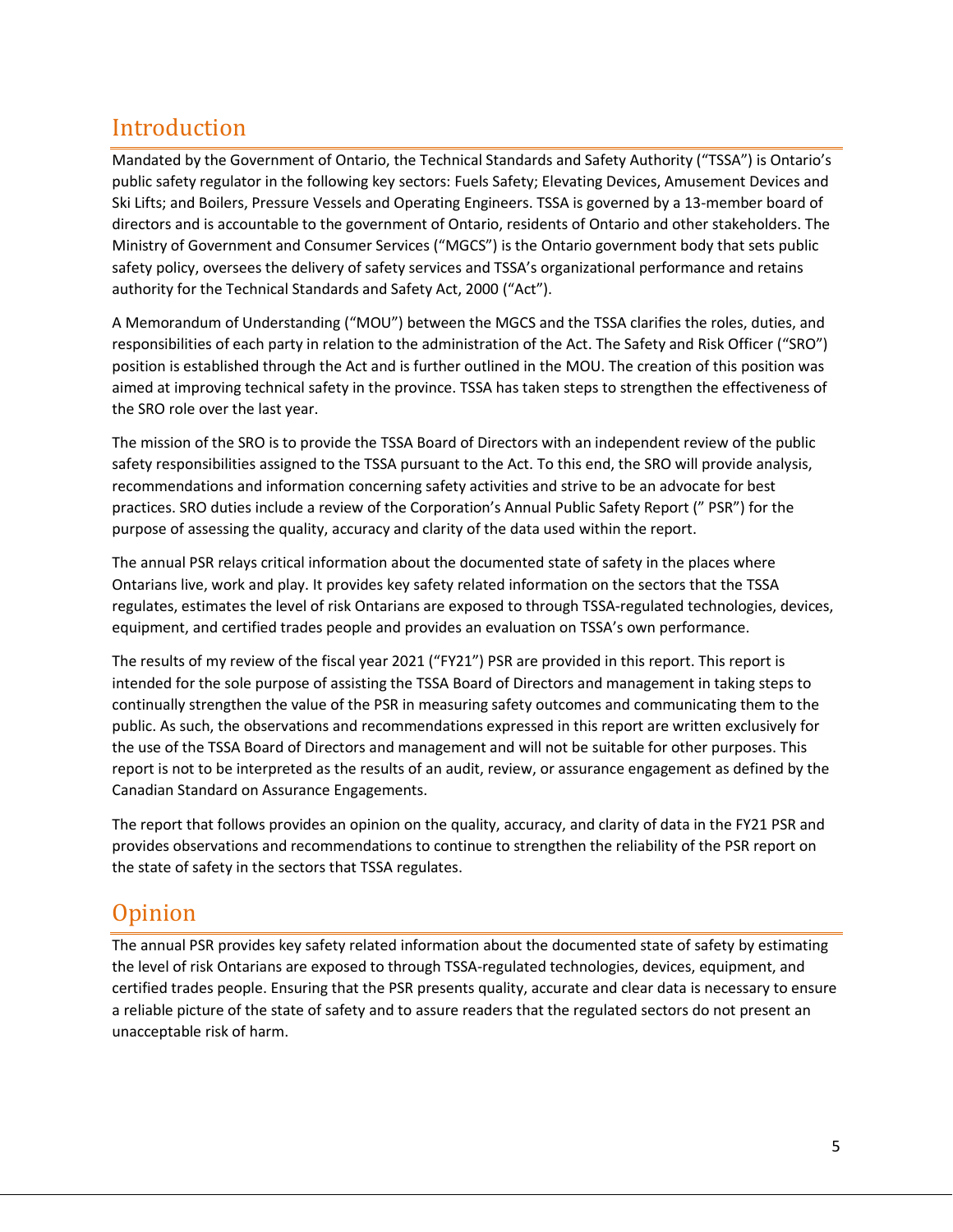In undertaking the review of the PSR I collaborated with TSSA Internal Audit and MNP LLP<sup>4</sup> to develop a robust approach to assessing the quality, accuracy and clarity of the data reported.

For the purposes of my review, I referenced the definition of "quality" as provided by the International Organization for Standardization ("ISO") and specifically ISO 8000 - 2:2020<sup>5</sup>. The ISO definition describes quality of data using five attributes:

- Accuracy
- Completeness
- Reliability
- Relevance
- Timeliness

For the term "clarity" I relied on the following OECD<sup>6</sup> (Organisation for Economic Co-operation and Development) definition:

"*Clarity refers to the data's information environment: whether data are accompanied with appropriate metadata, illustrations such as graphs and maps, whether information on their quality also available (including limitation in use) and the extent to which additional assistance is provided by National Statistical Institutes.*<sup>7</sup> *"*

I directed and relied upon the work of MNP LLP in determining an appropriate scope and approach to providing limited assurance as to the accuracy of 'in scope' data disclosed in the PSR. In addition, I independently reviewed specific processes and controls related to the quality and clarity of selected data disclosed in the report.

#### Conclusion on Accuracy and Completeness of Select Disclosures

MNP LLP completed a CSAE<sup>8</sup> 3001 limited assurance engagement to assess the accuracy and completeness of three 'in scope' data disclosures reported in the PSR across TSSA's three safety program areas (Elevating and Amusement Devices Safety Program, Fuels Safety Program and Boilers and Pressure Vessels, and Operating Engineers Safety Program). The CSAE 3001 standard can be applied when assurance on non-financial information is required, such as on the accuracy of the data reported within the PSR. This standard allows for an objective and structured approach to be used for evaluating data against applicable criteria and for expressing a conclusion that provides assurance to users of the data.

A 'limited assurance' engagement requires the collection of evidence, performance of audit tests and provides assurance focused on a specific subject matter. In this instance, it was utilized to provide assurance on select disclosures related to the accuracy and completeness of data within the PSR. Limited assurance engagements are often used for evaluating selected criteria (which are noted below), limited to a specific review period. In executing the CSAE 3001 limited assurance engagement, MNP LLP complied with independence and other ethical requirements required by the Institute of Internal Auditors and CPA Canada.

<sup>5</sup> <https://www.iso.org/obp/ui/#iso:std:iso:8000:-2:ed-4:v1:en>

 $4$  MNP LLP is a leading Canadian accounting, tax and business consulting firm and is currently engaged by the TSSA to provide assurance and advisory services.

<sup>6</sup>[https://stats.oecd.org/glossary/detail.asp?ID=5119#:~:text=Clarity%20refers%20to%20the%20data's,is%20provided%20by%20National%20Sta](https://stats.oecd.org/glossary/detail.asp?ID=5119#:~:text=Clarity%20refers%20to%20the%20data) [tistical](https://stats.oecd.org/glossary/detail.asp?ID=5119#:~:text=Clarity%20refers%20to%20the%20data)

<sup>7</sup> Ibid

<sup>8</sup> Canadian Standards on Assurance Engagements (CSAE), as issued by the Chartered Professional Accountants (CPA) Canada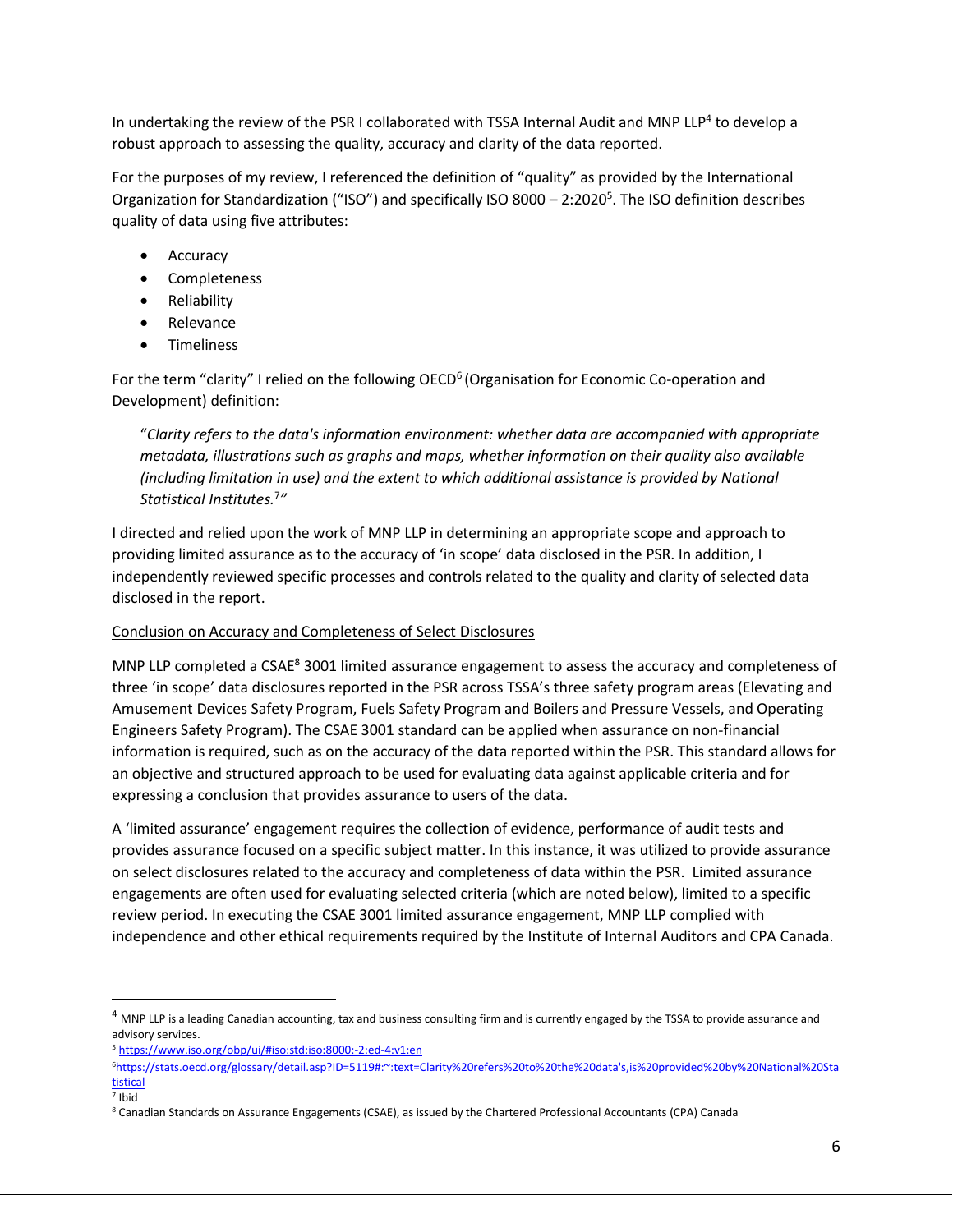The engagement was restricted to assessing the design and operating controls for three 'in scope' data disclosure, noted below, reported in the PSR during the period of May 1, 2020 to April 30, 2021:

- The risk of injury and fatality;
- Observed injury burden; and,
- Incidents and near misses.

As the review was restricted to assessing controls over the identified 'in scope' data disclosures the conclusions cannot be extended to TSSA's entire internal control systems over the accuracy of disclosures in the PSR.

In examining the above data disclosures, MNP LLP considered the following criterion as agreed upon with TSSA management who are responsible for overseeing and reporting the public safety information included within the PSR:

- Are data disclosures clearly defined;
- Are there defined methods of calculating and documenting data disclosures outputs;
- Does documented guidance or procedures exist for data gathering, input and analysis for the data disclosures;
- Are there defined parameters around data extraction from operating systems/data bases for the data disclosures; and
- Are there clearly documented and assigned tasks and controls around quality assurance over the reported data for each of the disclosures?

In developing its conclusion, MNP LLP performed document reviews, met with key internal stakeholders, and reviewed select evidence against the criteria noted above to determine whether appropriate controls existed and were applied to ensure accuracy and completeness of reporting.

Based on the limited procedures performed and evidence obtained, no matter(s) has come to my attention that causes me to believe that the underlying subject matter does not conform, in all significant respects, with the applicable criteria.

#### Conclusion on Quality and Clarity of Disclosures

With respect to my independent review of the quality and clarity of the data used in the PSR for the period of May 1, 2020 to April 30, 2021, I included in scope the same data disclosures as those selected by MNP LLP in their limited assurance engagement:

- The risk of injury and fatality;
- Observed injury burden; and,
- Incidents and near misses.

As there were no clear auditing standards that provide specific assurance on data quality and clarity, my assessment of quality and clarity was conducted with reference to the Performance Reporting Principles For the British Columbia Public Sector<sup>9</sup> ("Reporting Principles"). The Reporting Principles were considered a good fit for the review of quality and clarity of data in the PSR as they provided guidance on reporting to the public on performance.

<sup>&</sup>lt;sup>9</sup> Performance Reporting Principles for the British Columbia Public Sector, issued by the Province of British Columbia and the Office of the Auditor General of British Columbia, November 2003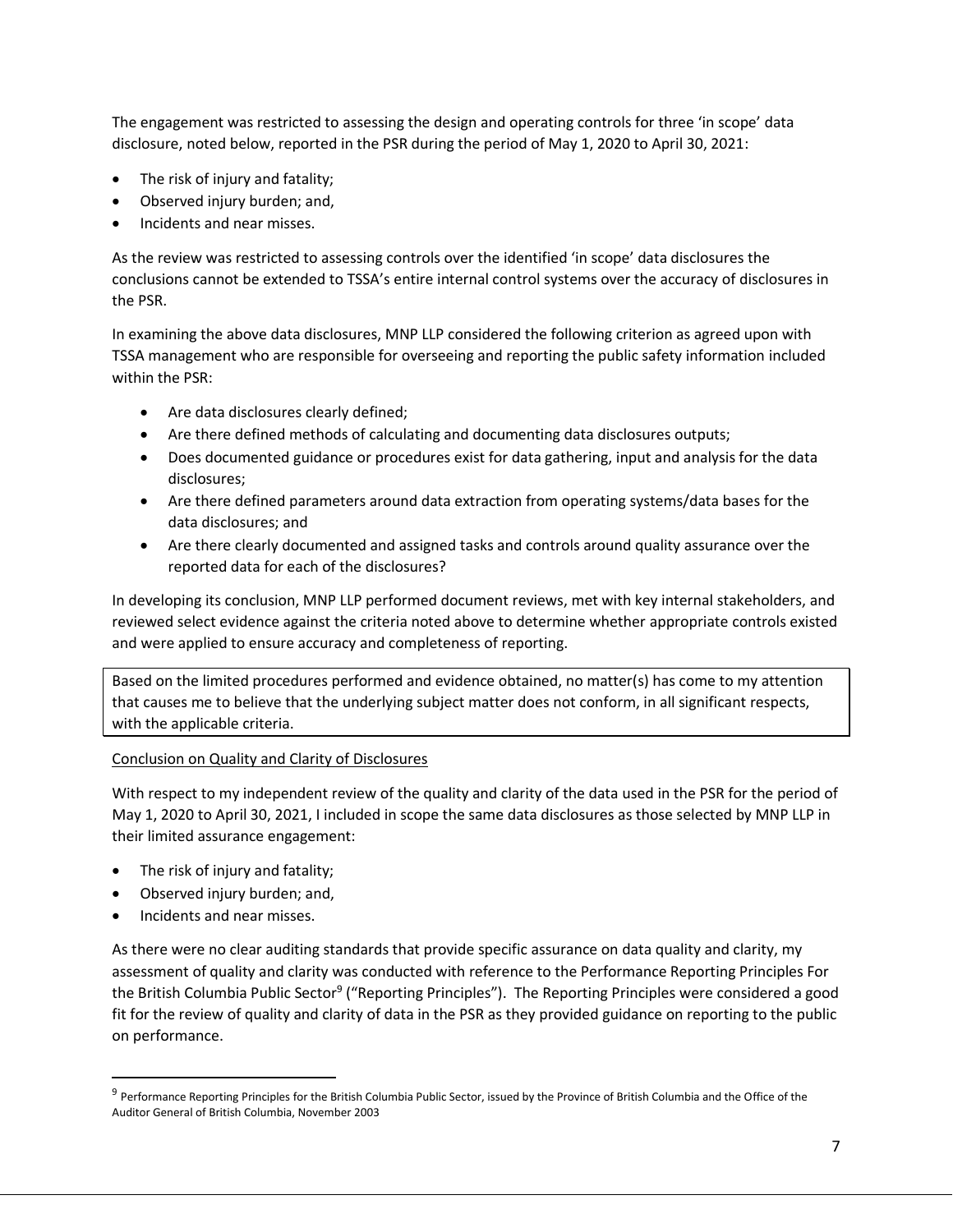In consultation with Internal Audit and MNP, I selected three principles from the Reporting Principles that appeared to be the most relevant in evaluating data quality and clarity in the PSR. These guided the criteria and activities in reviewing the clarity and quality of data disclosures.

#### • Reporting Principle 2<sup>10</sup> Link Goals and Results

*Public performance reporting should identify and explain the organization's goals, objectives, and strategies and how the results relate to them.* 

• Reporting Principle  $6^{11}$  Provide Comparative Information

*Public performance reporting should provide comparative information about past and expected future performance and about the performance of similar organizations when it would significantly enhance a reader's ability to use the information being reported.*

• Reporting Principle  $7^{12}$  Present credible information, fairly interpreted

*Public performance reporting should be credible – that is, based on quantitative and qualitative information that is fairly interpreted and presented, based on the best judgement of those reporting.* 

My review considered the following criteria that were agreed upon with TSSA management in assessing the quality and clarity of the selected data disclosures against the above principles:

- The reader understands the link between the TSSA goals /objectives and the selected data disclosures as reported in the PSR for each of the three safety programs;
- The selected data disclosures used in the PSR are generally accepted and used within the regulated technologies, devices, and industries;
- Sufficient information is provided on the selected data disclosures to judge performance (relative to the past, others, or standards/benchmarks/best practices;
- Any year over year data inconsistencies is explained for the selected data disclosures;
- Relevant information for the selected data disclosures is offered to put results into context; and
- The selected data disclosures are presented in a format and using language that helps the reader appreciate its significance.

In arriving at my conclusion as to the quality and clarity of selected data disclosures I performed document reviews and meet with key internal stakeholders. Where processes were formalized or controls existed, I reviewed their design and effectiveness in meeting the criteria noted above.

Based on the results of the limited work completed, I can conclude that the quality and clarity of the 'in scope' data disclosures in the FY21 PSR satisfies the noted criteria above.

## <span id="page-7-0"></span>Status Update for FY20 Management Action Plan

My report on the review of the FY20 PSR included three recommendations for which TSSA management developed an action plan. Recommendations focused on action to strengthen audience definition, data analysis and interpretation and format and presentation of the report. In reviewing the FY21 PSR I followed up on the status of management's action plan.

 $10$  Ibid

 $11$  Ibid

 $12$  Ibid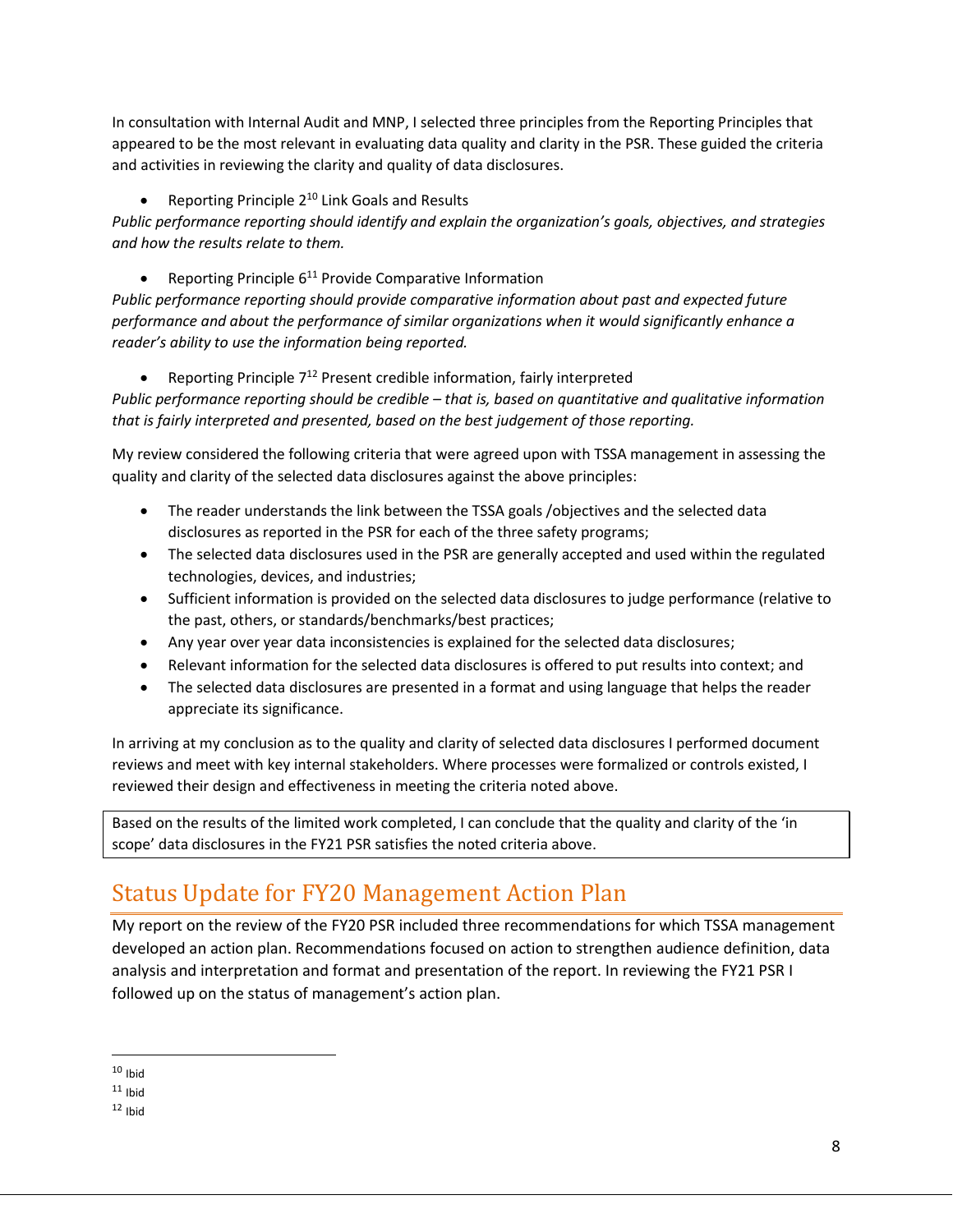Good progress by management has been made on recommendation #1 regarding audience definition and it remains open. I will continue to follow up as management completes the remaining steps in their action plan in FY22. All action has been completed for recommendations #2 and #3 and no further follow up is required as they are now closed.

Details of the recommendations and the status on management's action plan are provided in Appendix A: Details of FY20 Recommendations and Status Update.

## <span id="page-8-0"></span>Observations and Recommendations

Overall, the quality, accuracy and clarity of the data used in the PSR continue to be strengthened. Several observations were noted during my review this year which, in my professional judgement, are of significance for management's consideration to further strengthen the quality, clarity and accuracy of future disclosures in the PSR report. These matters were discussed with TSSA management in the context of the review of the PSR, and in forming overall conclusions related to reliability of the 'in scope' data disclosures.

The following observations and recommendations are intended to help build on existing works in progress and continue to strengthen the value of the PSR in measuring safety outcomes and communicating them to the public.

Observation #1: The fiscal year 2021 edition of the Public Safety Report continues to be strengthened.

| Data Attributes <sup>13</sup> |  |  |
|-------------------------------|--|--|
|                               |  |  |
|                               |  |  |

TSSA continued to strengthen the quality and clarity of data presented in the FY21 PSR despite competing priorities of the Outcome Based Regulator transformation, implementation of a new information technology system and challenges presented by the pandemic. The following improvements were made in the FY21 edition:

- TSSA identified target audiences for the report and improved content targeted to regulated entities.
- Progress was made in implementing quality controls to improve the accuracy of data disclosures.
- Several format enhancements to strengthen the quality and clarity of the information were made including strengthening case studies and Statutory Directors' messages.

Reader comments on the impact of changes made for FY21 will provide important guidance for continuing with current changes and providing suggestions for future improvements.

#### **Recommendation:**

In seeking feedback from the identified targeted audiences of the PSR it is recommended that TSSA confirm that changes made in FY21 enhanced the quality and clarity of the report for the readers.

<sup>13</sup> Data Attributes Legend :  $Q =$  Quality,  $A =$  Accuracy,  $C =$  Clarity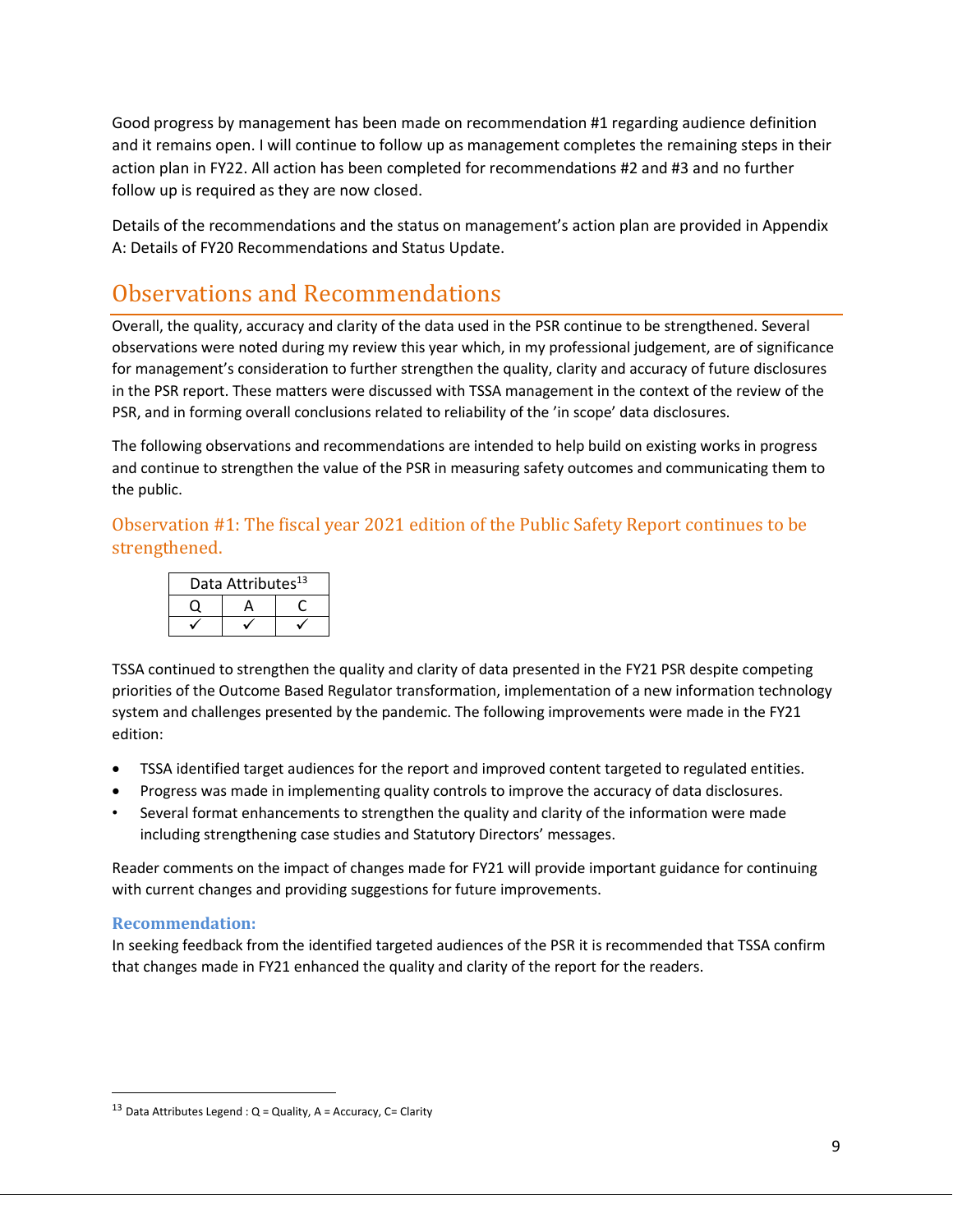Observation #2: The Risk of Injury or Fatality (RIF) metric may be confusing and of questionable value to readers and TSSA.

| Data Attributes |  |  |
|-----------------|--|--|
|                 |  |  |
|                 |  |  |

Of the in scope data disclosures reviewed in the FY21 PSR, the Observed Injury Burden ("OIB") and Incidents and Near Misses indicators are generally accepted and used within the regulated technologies, devices, and industries.

The RIF however is unique to TSSA. It is an abstract, sophisticated metric, used to predict future risk based on past performance. It is not known if it is easily understood or used by the audiences of the PSR. A composite RIF aggregated across three very different safety programs and changes to the formula and presentation of the metric in the FY21 report may increase the difficulty in interpreting its significance.

Without confirming the usefulness of the RIF to the PSR audience there is a risk that the effort invested in the calculation and presentation of the RIF is wasted.

#### **Recommendation:**

TSSA management plans to review safety performance metrics, including the RIF, to assess whether they are appropriate as metrics to track TSSA's performance and overall safety. Some results, including next steps identified, are expected early in fiscal year 2023.

It is recommended that TSSA management pay special attention to the RIF in their review and consider the value of the RIF in reporting on TSSA performance and how the PSR audience uses the information. In particular a closer look at the value of presenting a composite RIF reflecting the three safety programs should be examined to determine the value to readers and TSSA.

#### Observation #3: The impact of the COVID-19 pandemic on comparable data for current and future years may present a potentially misleading safety picture.

| Data Attributes |  |  |
|-----------------|--|--|
|                 |  |  |
|                 |  |  |

The impact of the COVID-19 pandemic on the three safety programs and the data presented in the PSR varied and TSSA provided additional context as necessary to ensure the reader correctly interpreted year over year changes.

It is expected that the impact of restrictions on device usage because of COVID will continue into FY22 and may have longer term impacts yet to be determined. Understanding the impacts on data and its presentation will be necessary in future reports to provide quality data to readers.

#### **Recommendation:**

It is recommended that TSSA begin to consider how data trends may be affected for fiscal year 2022 and the next few years and what additional context will be needed for readers to correctly interpret the data trends. It may be helpful to look to other regulators for guidance in determining a suitable approach for TSSA.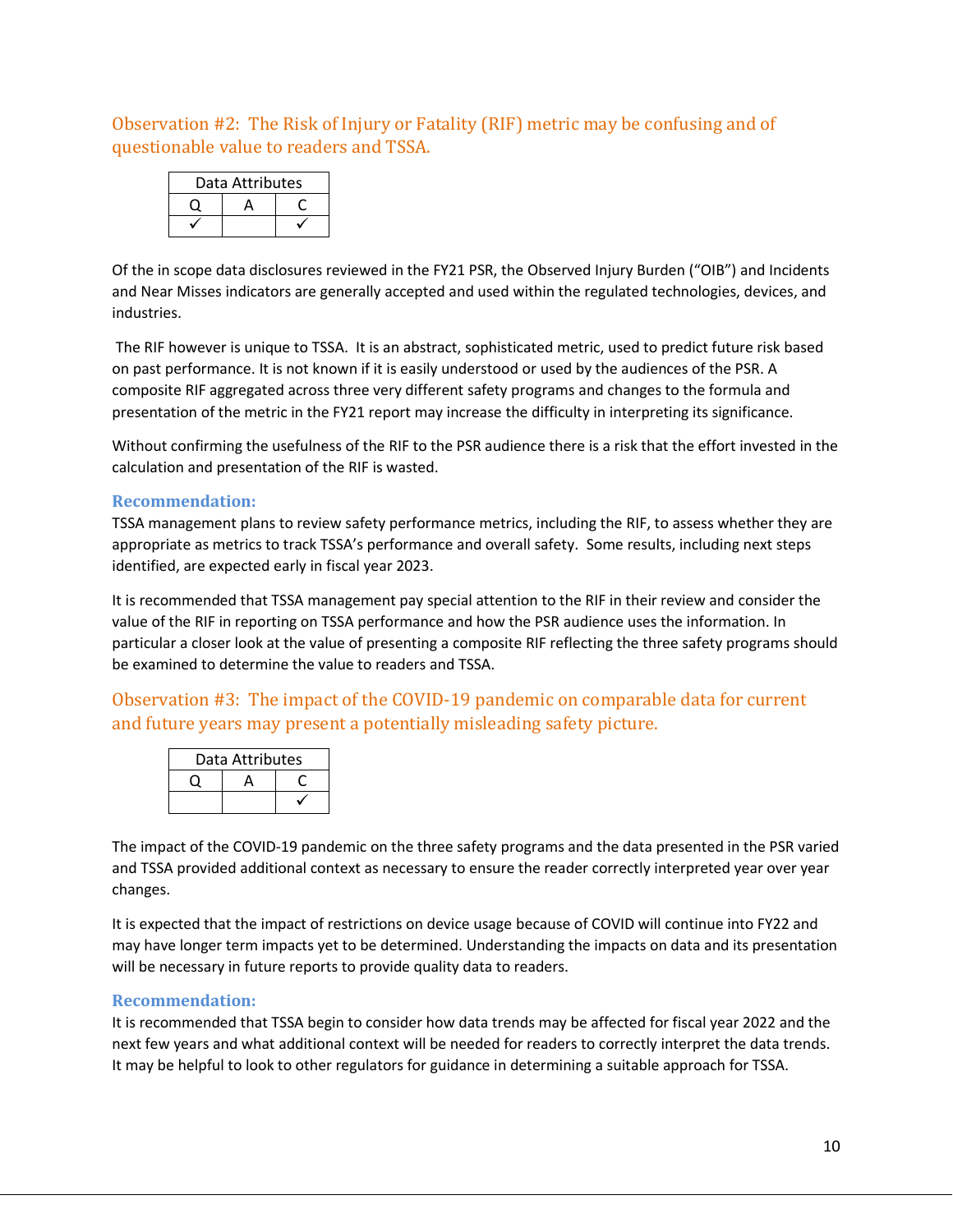Observation #4: Quarterly quality reviews performed by the Public Safety Risk Management ("PSRM") Department over data were not all completed.

| Data Attributes |   |  |
|-----------------|---|--|
|                 | д |  |
|                 |   |  |

The PSRM Department use a variety of quality control processes to help ensure system data is complete and accurate before it is approved for reporting purposes. Many of these quality control processes are documented along with associated timelines for completion as part of a Quality Management System ("QMS") process. New controls are still being formally rolled out and some had not been fully performed or evidence of the quarterly review performed did not exist. This resulted in a lighter review of certain data sets than originally planned. It was confirmed by management that these data sets are checked at the end of the year through the PSRM Departments annual quality control review.

Should quarterly reviews not be completed or performed in a timely manner, there is a risk that a data set at a point in time needed to identify trends or inform decision making may not be accurate. Furthermore, there is a risk that if data sets are not adequately reviewed throughout the year, the level of effort required to ensure all data is accurate and the review of any unusual results may impede efficiency and effectiveness of PSRM and operations staff.

#### **Recommendation:**

Quarterly reviews over datasets informing PSR reporting should be fully completed in a timely manner to help ensure data (at that point in time) is as accurate as possible and to reduce the level of effort required to review data at the end of the reporting year.

Formal signoffs capturing the quarterly review of safety data by Statutory Directors for their respective program areas should be documented to formally capture any insights they may have and to identify any concerns over the data itself.

Observation #5: Possible inconsistent interpretation and reporting of near miss occurrences.

| Data Attributes |  |  |
|-----------------|--|--|
|                 |  |  |
|                 |  |  |

TSSA guidelines request the reporting of near misses, however, organizations are not mandated to provide this information. In addition, it sometimes can be difficult to discern whether a situation can be defined as a near miss from incident reports provided by the Spills Action Centre ("SAC") via the Ministry of the Environment, Conservation and Parks. For reporting purposes in the PSR near miss occurrences are grouped with incidents and are used to help drive the Risk of Injury and Fatality calculation.

While near miss occurrence data helps with the early identification of possible trending risk areas and can help inform public safety issues, possible inconsistent reporting, and interpretation of such occurrences, coupled with the grouping of near miss occurrences with incidents, can lead to reported data in the PSR portraying an inaccurate representation of the state of safety within the province.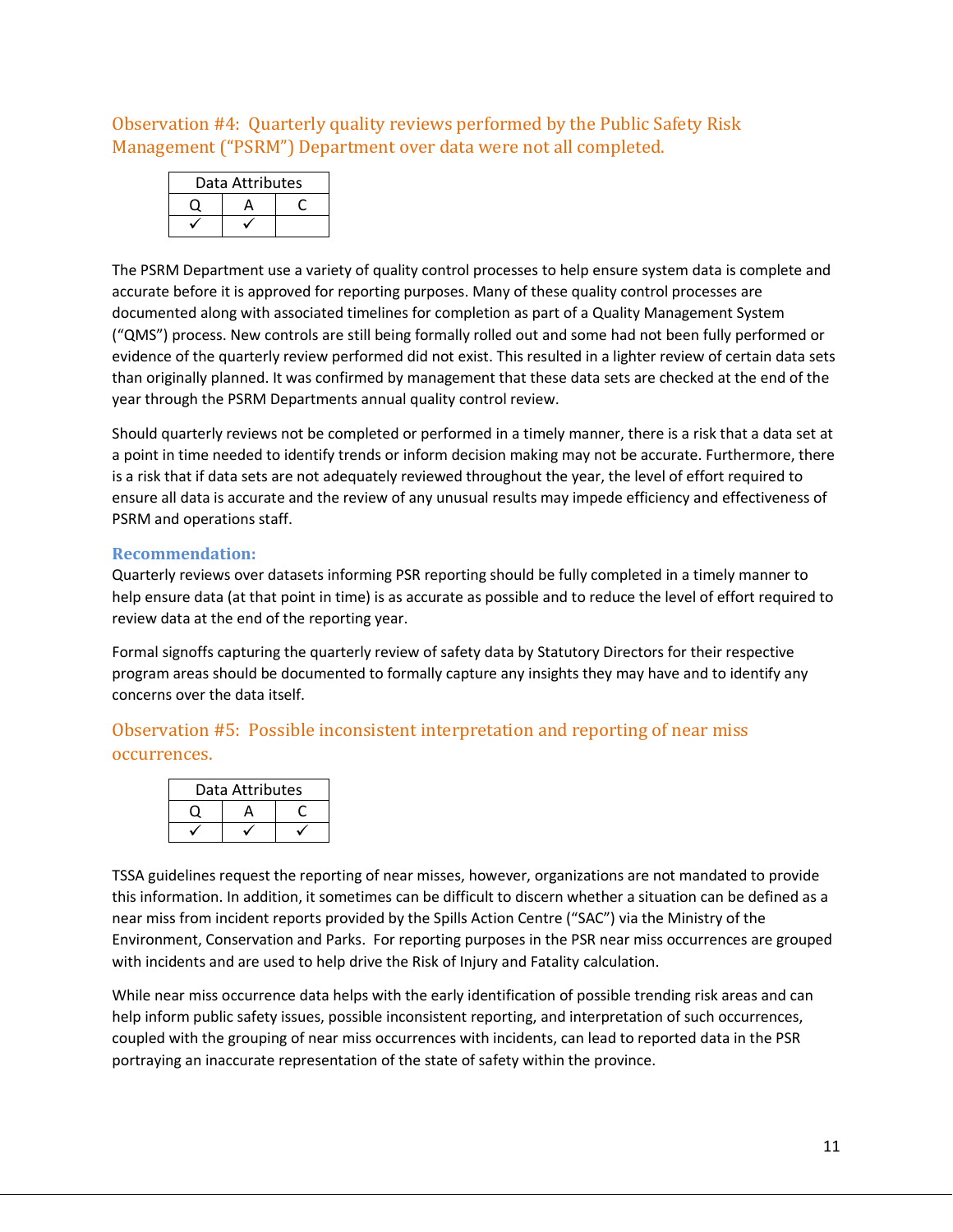This risk is further amplified as near miss data is one component of information which is used to drive the calculation of the RIF which is reported in the PSR. Although it should be noted that the new method of calculating the RIF is less sensitive to the near misses than that which was previously being utilized.

Improved tracking of near misses would provide the TSSA with an opportunity to better identify safety trends and provide training in areas where near misses are increasing or clustering.

#### **Recommendation:**

There is an opportunity for the TSSA to revisit the approach used for utilizing and reporting near miss occurrence data to help drive consistency in reporting. Possible considerations include:

- Separating this measure from incidents for reporting purposes.
- Reviewing the inclusion of near miss data in key safety performance metrics such as the RIF calculation.
- Adopting a consistent definition of near misses for all program areas which should be reflected in reporting requirements shared with the SAC.

To enhance completeness and quality of reporting on near misses, TSSA management should consider practices from other jurisdictions such as obtaining reports on near misses from regulated businesses through existing Joint Health & Safety Committees. These details may be more informative and complete than current information received through the SAC and help to better inform root-cause analysis.

#### Observation #6: Possible delayed reporting of injuries and fatalities requiring investigations.

| Data Attributes |  |  |
|-----------------|--|--|
|                 |  |  |
|                 |  |  |

In cases where there is an injury or fatality which requires an investigation, it may be several months before the root cause analysis to identify the cause of the injury or fatality is completed. These occurrences are reported in the PSR based on the date of their occurrence once a resolution has been reached. Therefore, previously reported incident data may be restated to reflect updates on incidents which occurred in a prior year(s).

To date, supplementary information related to such restatements has not been included in the PSR to help the reader understand any changes to the RIF and OIB calculations for restated/current results.

#### **Recommendation:**

There is an opportunity for the TSSA to enhance transparency of PSR disclosures by including additional information on incidents under investigation each year, including the incident date and indicating data can be subject to change in the future. In addition, when data and trends for prior periods are restated, a supplementary disclosure should be provided outlining the changes to the re-stated data for transparency purposes.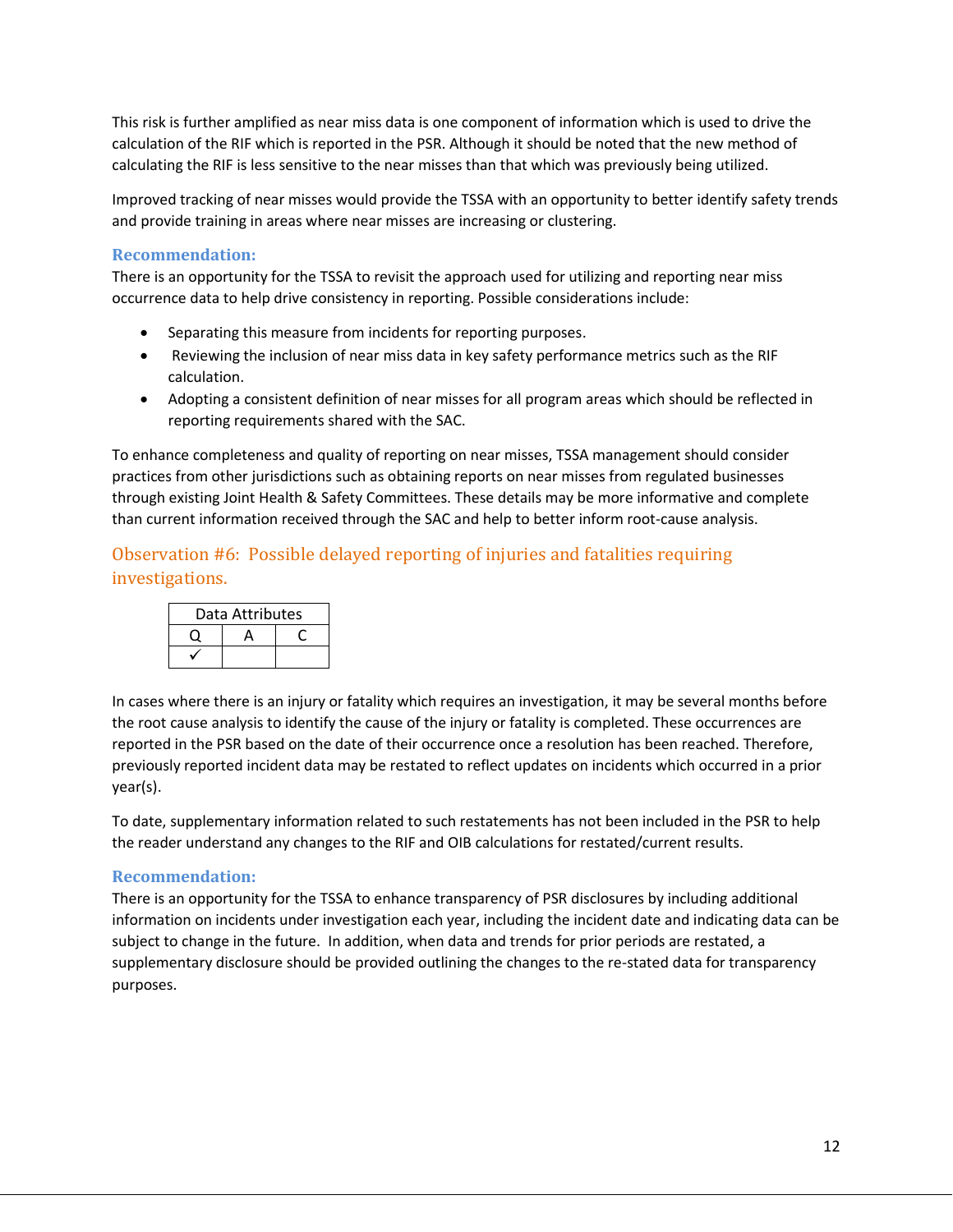Observation #7: Incident reporting can vary in quality and timeliness across all program areas.

| Data Attributes |  |  |
|-----------------|--|--|
|                 |  |  |
|                 |  |  |

The TSSA has a Service Level Agreement ("SLA") in place with the Spills Action Centre ("SAC") operated by the Ministry of the Environment Conservation and Parks. The agreement outlines the terms of telecommunications and response coordination support to be provided in reporting incidents to TSSA. It was observed that there are no key performance indicators within the agreement to help measure the performance of the SAC.

There is a risk that without adequate measures in place to assess the quality and timeliness of incidents reported, TSSA's ability to respond and report on incidents may be impaired.

#### **Recommendation:**

While annual training is conducted for SAC staff to reinforce the quality standards required relating to incident response and reporting, there is an opportunity to perform this training on a bi-annual basis to ensure quality standards are clearly understood and any changes made to coordination response procedures can be communicated.

As a new SLA agreement with the SAC is currently being discussed, the TSSA should take this opportunity to incorporate key performance indicators into the agreement to better monitor and measure the services provided by the SAC. To help inform what key performance indicators should be included, there is an opportunity for the TSSA to closely monitor the performance of the SAC over the next short period of time to assess its effectiveness in meeting TSSA's needs and which indicators should be reported on a regular basis.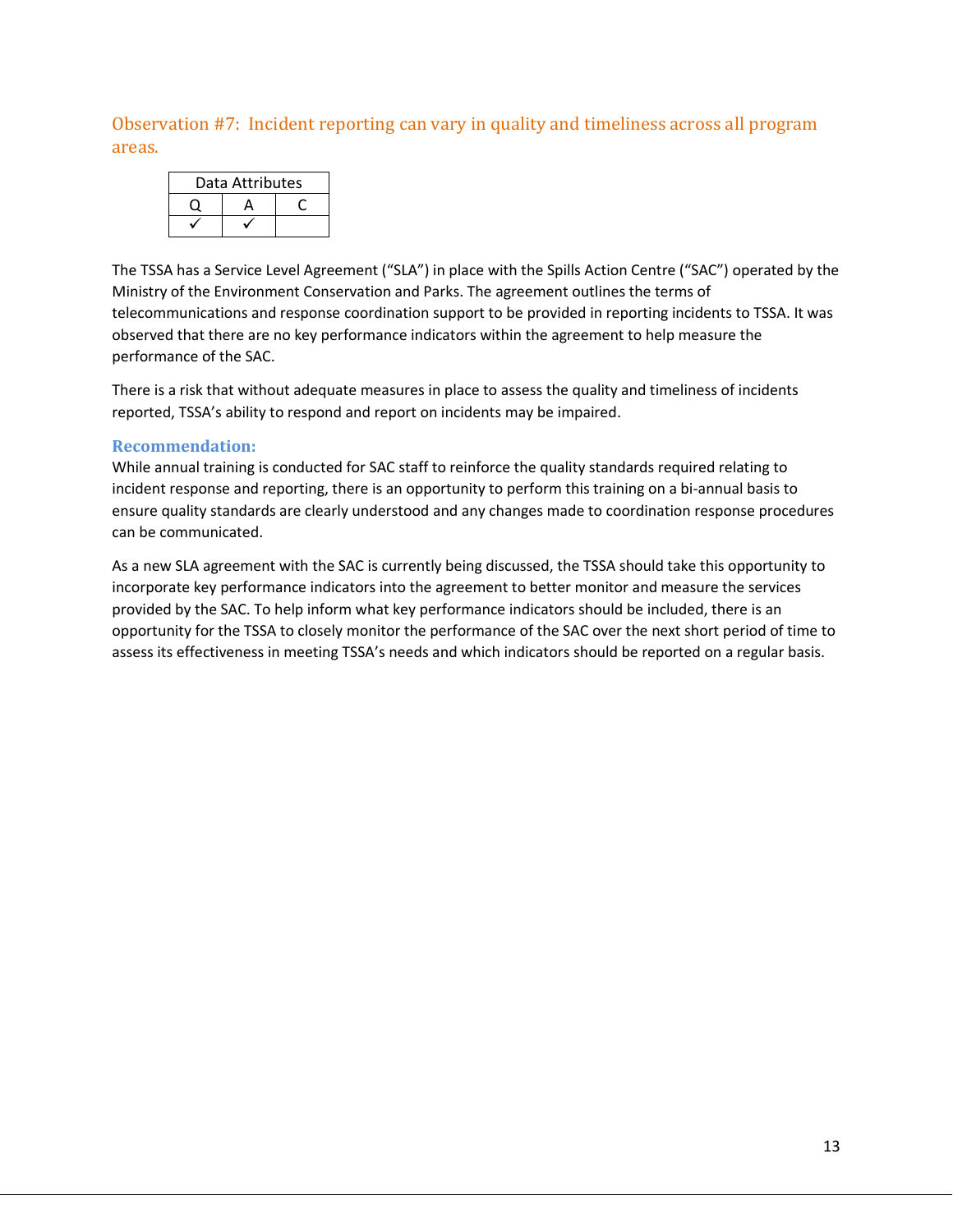## <span id="page-13-0"></span>Appendix A: Details of FY20 Recommendations and Status Update

My report on the review of the FY20 PSR included three recommendations for which TSSA management developed an action plan. The following provides details of the recommendations and the status of management's action plan.

#### Recommendation #1: Audience Definition

It is recommended that steps be taken in FY21 to clearly identify the primary reader for the PSR and actively solicit their feedback to confirm the objectives of the PSR and audience needs are being met.

#### *Rationale*

As the quality and value of a report can only be determined by the intended readers it is critical to ensure a primary audience is identified and that their feedback is sought. When that clarity is missing it will continue to be a challenge to deliver a report in an appropriate format with the correct level of information. There is a risk that the needs of the audience are not satisfied and the quality and value of the report in the eyes of the reader are diminished.

#### *TSSA Response and Action*

TSSA acknowledges that the State of Public Safety Report is produced with multiple audiences in mind and that having a clear main audience would help improve the focus.

**Action:** By FY21 Q4, TSSA will determine the main audience for the State of Public Safety Report. Once the audience is defined, in FY22 a plan will be developed to focus the report to that audience for the FY23 edition of the report.

#### *Status - Open*

During FY21 management identified two primary audiences for the Public Safety Report, as follows:

- Government of Ontario (through MGCS), and
- Authorization Holders (regulated parties).

The ability to focus the content to regulated entities was evident in the language and content in the Case Studies and Director's messages in the FY21 edition of the PSR. Plans are underway to formally solicit feedback from the audiences during FY22 and use the information to continue to strengthen the PSR.

#### Recommendation #2: Strengthening of Data Analysis and Interpretation

It is recommended that collaboration between PSRM, the Statutory Directors and their teams and Communication staff continues to be strengthened as it will be instrumental in enriching the quality of interpretation, conclusions, and presentation of data in the PSR.

As a first step it is recommended that the teams review the process for FY20, identify what worked, and implement action to strengthen collaboration for FY21. Formalizing the process by clarifying roles and the timing of activities may be helpful. To build familiarity and strengthen the interpretation of the data it is recommended that the collaboration process include regular review of key metrics throughout the year. This will also help to alleviate some of the year end pressure associated with producing the report.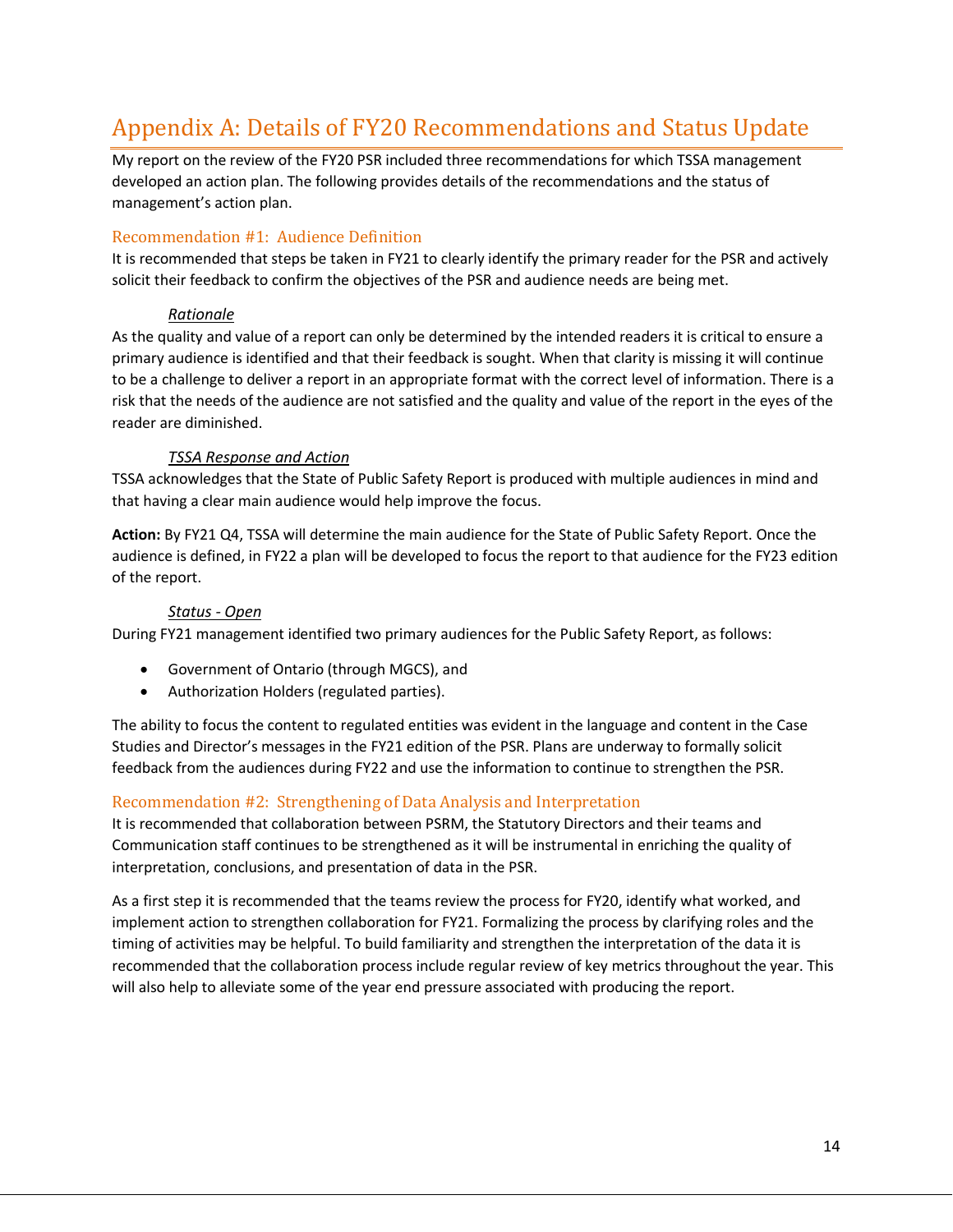#### *Rationale*

The preparation of the PSR draws upon various skills and expertise in TSSA. Statutory Directors require an understanding of the analysis and conclusions provided by PSRM to effectively align data points and safety indicators with observations and feedback from the field. PSRM needs feedback from the Statutory Directors to direct further analysis or interpretation of data and validate their conclusions. Finally, the Communication team plays an important role in pulling together a cohesive document that balances a consolidated picture of the state of safety with individual highlights in program areas. Only an effective joint effort between the teams will increase the certainty of delivering a quality PSR report.

#### *TSSA Response and Action*

TSSA agrees that the collaboration between the different functions has improved the quality of interpretations and will continue with this practice moving forward. As part of its continuous improvement practice, TSSA will continue to improve the process to ensure there is a strong interpretation of the data to inform the report's conclusions.

**Action:** The Strategic Analytics team will automate the analysis of key safety performance indicators – particularly those that rely on qualitative data that is more resource intensive to process.

#### *Status - Closed*

During FY21 management implemented automated reports on key safety indicators (High Risk Inventory, Risk of Injury and Fatality, Observed Injury Burden, natural language processing for incidents) to increase the efficiency in analyzing data and expanding access to results. The reports were launched in Spring 2021 and will continue to be enhanced and refined. The change will allow Statutory Directors and others to easily access data. In addition, the Strategic Analytics team holds informal discussions with the program areas to better understand the data and interpret the results. An important consideration under discussion for FY21 PSR reporting has been isolating the impact of COVID on changes in data from previous years.

In the development of the FY21 PSR report the PSRM, Statutory Directors and Communication teams recognize the benefit of collaborating and discussions were initiated earlier in the year. Plans are underway to formalize the working relationship in FY22.

#### Recommendation #3: PSR Format and Presentation

As TSSA responds to the suggested improvements from the Peer Review, it is recommended that improvements to case studies and messages from Statutory Directors be considered. Choosing case studies that can be linked directly to incidents or trends in data would assist the reader in linking TSSA activities with safety data. Clearly stating conclusions and TSSA actions will provide confidence in TSSA's ability to respond. Enhancing the Statutory Director's message as to the activities that TSSA is taking to respond to the data will help the reader to begin to grasp the value of TSSA activities and how they are improving safety. These improvements may be instrumental in addressing the Peer Review recommendations on answering readers' questions as to "why" and "so what?".